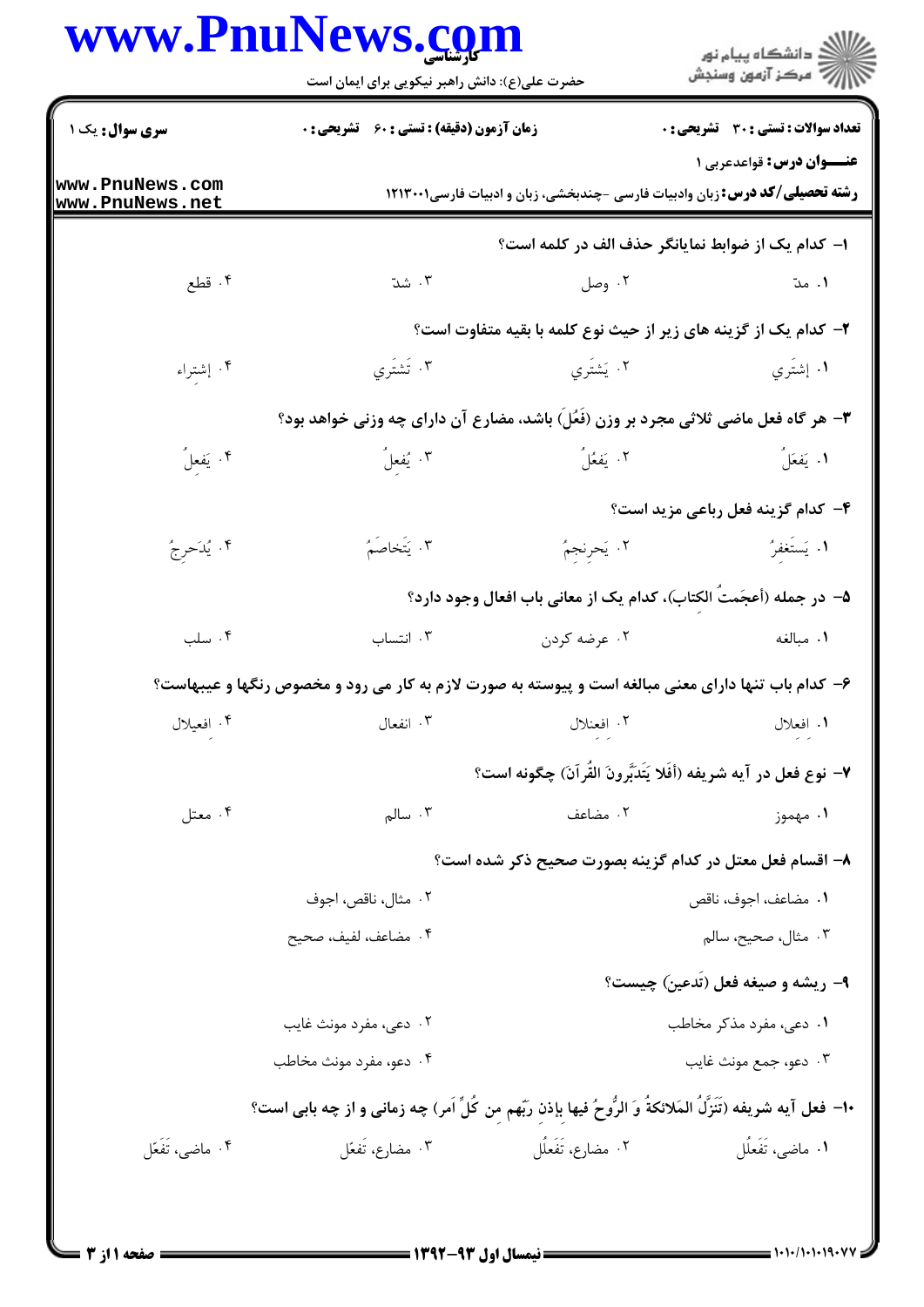|                                    | www.PnuNews.com<br>حضرت علی(ع): دانش راهبر نیکویی برای ایمان است                                                    |                                                                                    | ر<br>دانشڪاه پيام نور)<br>ا∛ مرڪز آزمون وسنڊش |
|------------------------------------|---------------------------------------------------------------------------------------------------------------------|------------------------------------------------------------------------------------|-----------------------------------------------|
| <b>سری سوال : ۱ یک</b>             | زمان آزمون (دقیقه) : تستی : ۶۰٪ تشریحی : ۰                                                                          |                                                                                    | تعداد سوالات : تستي : 30 ٪ تشريحي : 0         |
| www.PnuNews.com<br>www.PnuNews.net |                                                                                                                     | <b>رشته تحصیلی/کد درس:</b> زبان وادبیات فارسی -چندبخشی، زبان و ادبیات فارسی1۲۱۳۰۰۱ | عنــوان درس: قواعدعربی ۱                      |
|                                    | 1۱– در کدام یک از ابواب ثلاثی مزید چنانچه فاءالفعل یکی از حروف (صاد، ضاد، طاء و ظاء) باشد برای آسان شدن تلفظ، (تاء) |                                                                                    | به (طاء) بدل می شود؟                          |
| ۰۴ تفعّل                           | ۰۳ تفاعل                                                                                                            | ۰۲ استفعال                                                                         | ١. افتعال                                     |
|                                    |                                                                                                                     | ۱۲– شکل صحیح امر حاضر از فعل (تَتَمَنِّي) در کدام گزینه ذکر شده است؟               |                                               |
| ۴. تَمَنَّي                        | ۰۳ تَمَنَّ                                                                                                          | ٢. أَتَمَنِّي                                                                      | ١. أَتَمَنِّ                                  |
|                                    |                                                                                                                     | ١٣- نوع فعل مشخص شده در آيه شريفه (وَ مَن كانَ غَنّيّاً فَلَيَستَعفف) چگونه است؟   |                                               |
| ۰۴ مضارع موكّد                     | ۰۳ امر حاضر                                                                                                         | ۰۲ امر غایب                                                                        | ٠١ مستقبل                                     |
|                                    |                                                                                                                     | ۱۴– دلیل لازم بودن فعل (قَصَر) دلالت بر کدام یک از معانی زیر است؟                  |                                               |
| ۰۴ هیئت                            | ۰۳ عیب                                                                                                              | ۰۲ عوارض طبیعی                                                                     | ۱. غريزه                                      |
|                                    |                                                                                                                     | ۱۵– حالت مجهول فعل (إستَقام) در کدام گزینه ذکر شده است؟                            |                                               |
| ۴. أُستُقيمَ                       | ۴. إِستُقيمَ                                                                                                        | ٢. أُستَقامَ                                                                       | ١. إِستَقيمَ                                  |
|                                    |                                                                                                                     |                                                                                    | ۱۶– در کدام گزینه فعل مجهول وجود دارد؟        |
|                                    | ٢. مَن طَلبَ العُلي سَهرَ الّيالي                                                                                   | ١. شَتَمَ سَفيهٌ حَليماً وَ لَم يَرُدَّ جَوابَه                                    |                                               |
|                                    | ۰۴ هم يُكرمونَ وَ يُهَنِّئونَ ضُيوفَهم                                                                              |                                                                                    | ٠٣ كَما تَدينُ تُدانُ                         |
|                                    |                                                                                                                     | ١٧– با توجه به قواعد ادغام، كدام گزينه در خصوص فعل (فَرَّ يَفْرُ) صحيح نمى باشد؟   |                                               |
| ۰۴ لَم یَفرر                       | ۰۳ لَم يَفرِّ                                                                                                       | ٢. لَم يَفرَّ                                                                      | ۱. لَم يَفرُّ                                 |
|                                    |                                                                                                                     |                                                                                    | 1۸– در کدام گزینه اعلال به حذف وجود دارد؟     |
| ۰۴ تَجَلِّي                        | ۰۳ يَبِيعُ                                                                                                          | ٢. يُوقظُ                                                                          | ١. يُرضونَ                                    |
|                                    |                                                                                                                     | ۱۹- در کلمات (نائم) و (یَقضی) به ترتیب چه نوع اعلالی رخ داده است؟                  |                                               |
| ۰۴ تسکین، قلب                      | ۰۳ قلب، حذف                                                                                                         | ۰۲ قلب، تسکین                                                                      | ٠١ حذف، قلب                                   |
|                                    |                                                                                                                     | +٢- با توجه به قواعد كتابت همزه، گزينه صحيح كدام است؟                              |                                               |
| ۰۴ جُزأ                            | ۰۳ جُرأة                                                                                                            | ٢. فأَة                                                                            | ١. بَدَءَ                                     |

 $= 1.1 - 11.1 - 19.$